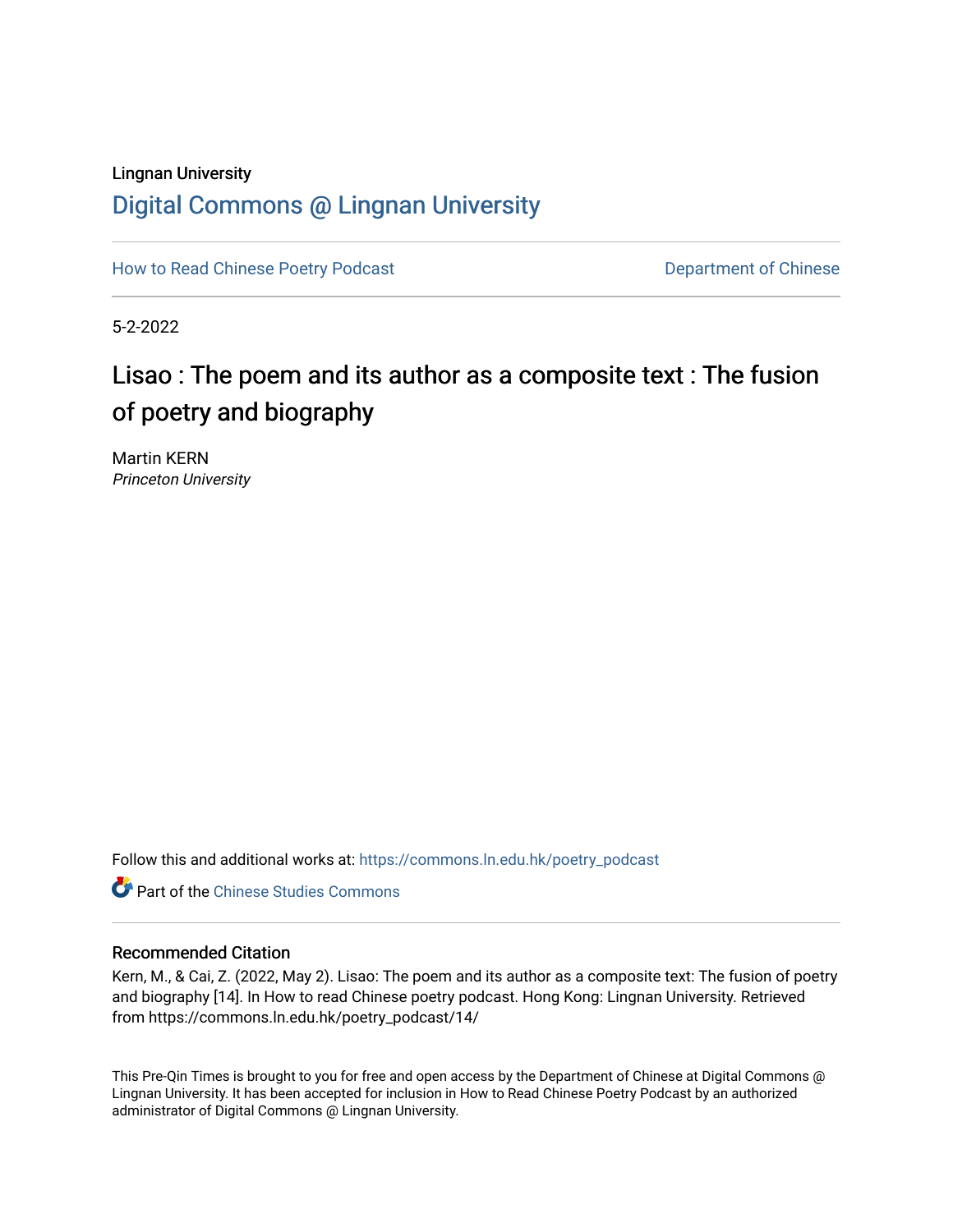

*How to Read Chinese Poetry Podcast*

**Topic 5** *Lisao***: The Poem and Its Author as a Composite Text** Guest Host: Martin Kern (Princeton University)

## **Episode 14 The Fusion of Poetry and Biography**

#### **I. Text**

*Lisao* 離騷

Distant descendant of the God Gao Yang am I, My august father's name was Bo Yong. The *sheti* constellation pointed to the first month of the year, It was the cyclical day *gengyin* when I descended. The august one surveyed me and took my original measure, Rising to bestow on me auspicious names: He named me "Correct Standard," Styled me "Numinous Balance." Lush am I, possessed of this inner beauty, Further doubled in fine appearance: Shrouded in lovage and iris, Weaving the autumn orchid as my girdle.

帝高陽之苗裔兮 dì gāo yáng zhī miáo yì xī 朕 皇 考曰伯庸 zhèn huáng kǎo yuē bó yōng 攝提貞于孟 陬兮 shè tí zhēn yú mèng zōu xī 惟庚寅吾以降 wéi gēng yín wú yǐ hóng 皇 覽揆余初度兮 huáng lăn kuí yú chū dù xī 肇錫余以嘉名 zhào cì yú yǐ jiā míng 名余曰正則兮 míng yú yuē zhèng zé xī 字余曰靈均 zì yú yuē líng jūn 紛吾既有此內美兮 fēn wú jì yǒu cǐ nèi měi xī 又 重 之以脩能 yòu chóng zhī yǐ xiū nài 扈江離與辟芷兮 hù jiāng lí yǔ pì zhǐ xī 紉 秋 蘭 以 為 佩 rèn qiū lán yǐ wéi pèi

[Translated by Martin Kern] The poem read in Mandarin by Fusheng Wu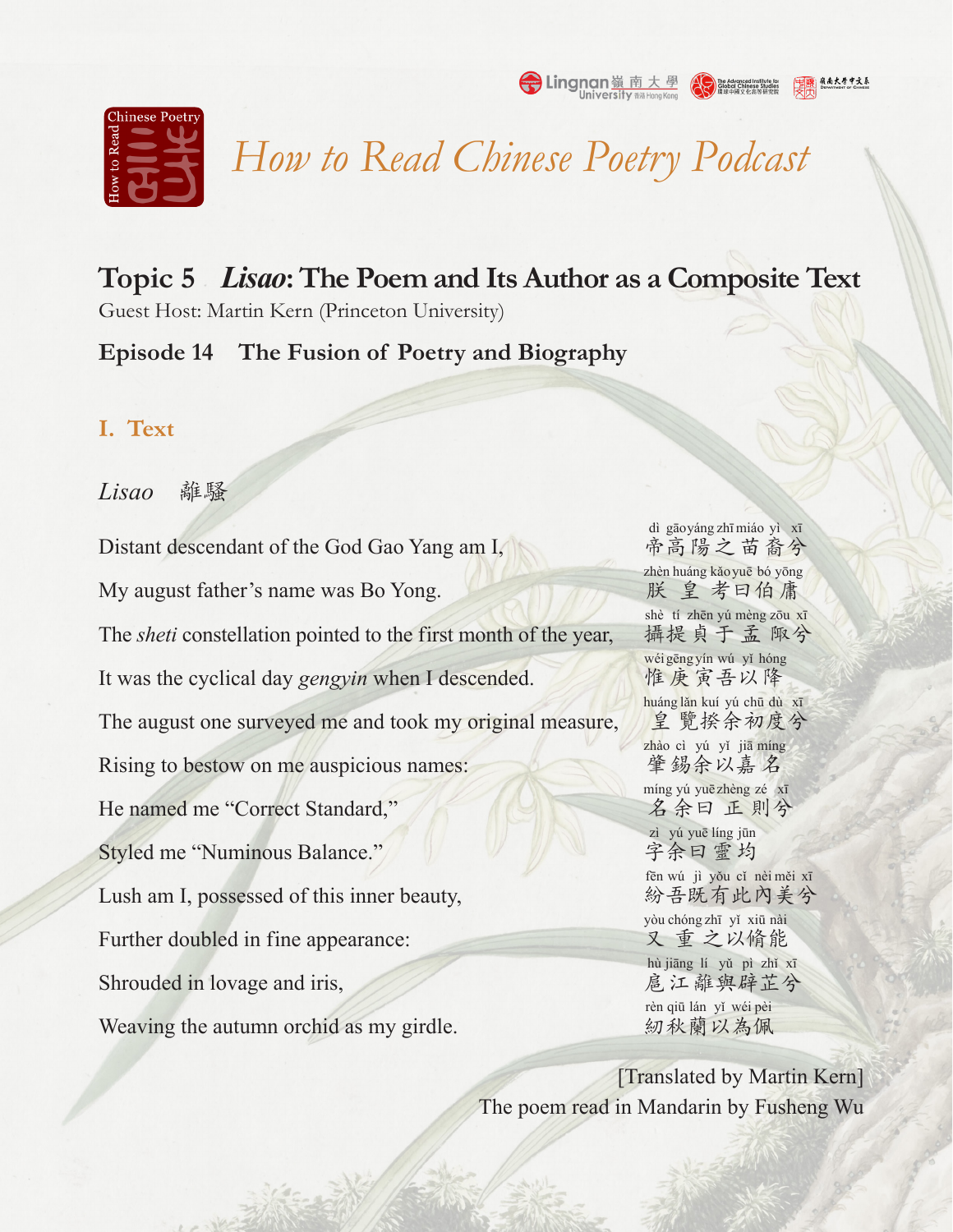# **II. Episode Notes**

- *• Diao Qu Yuan* 弔屈原 ("Mourning Qu Yuan")
- *• Xi shi* 惜誓 ("Regretting the Oath")
- *Bu ju* 卜居 ("Divining Where to Reside")
- *• Yufu* 漁父 ("The Fisherman")
- *• Chuci zhangju* 楚辭章句 (Chapter and Verse Commentary to the *Chuci*)
- *• Chuci buzhu* 楚辭補注 (Supplementary Annotations to the *Chuci*)
- "*this* inner beauty" (*ci neimei* 此內美)
- *• Huai sha* 懷沙 ("Embracing Sand")
- Qu Ping 屈平 (as the putative author of the *Lisao*)
- "made" (*zuo* 作)
- *• bilou* 鄙陋 (vulgar and base)
- A rhymed passage in the Qu Yuan biography:
	- "Qu Ping was distressed that:
	- The king's listening was undiscerning, 屈平疾王聽之不聰也
	- Slander and slur obscured insight, 讒諂之蔽明也
	- The twisted and the crooked harmed the common good, 邪曲之害公也
	- The square and the straight were no longer given a place. 方正之不容也
	- Thus, [he] worried and grieved in dark thoughts and created *Encountering Sorrow*. 故 憂愁幽思而作離騷
- A passage from the Qu Yuan biography:
	- "I shall better throw myself into the ever-flowing stream and bury myself in the bowels of the river fish! How could I take my brilliant clarity and have it obscured by the confused blur of the world!" 寧赴常流而葬乎江魚腹中耳,又安能以皓皓之白而蒙 世俗之溫蠖乎!
- A passage from the Qu Yuan biography: "Then [he] made the poetic exposition of *Huai sha*." 乃作懷沙之賦。
- A passage from the Qu Yuan biography: "Thereupon [he] embraced a stone and drowned himself in the Miluo River." 於是懷石 遂自投汨羅以死。
- Wang Yi 王逸 (d. ca. 158 CE)
- Wang Yi on *Jiu zhang*:

"The people of Chu grieved and mourned him; generation after generation appraised his phrases and transmitted his verses from one to the next." 楚人惜而哀之,世論其詞, 以相傳焉。